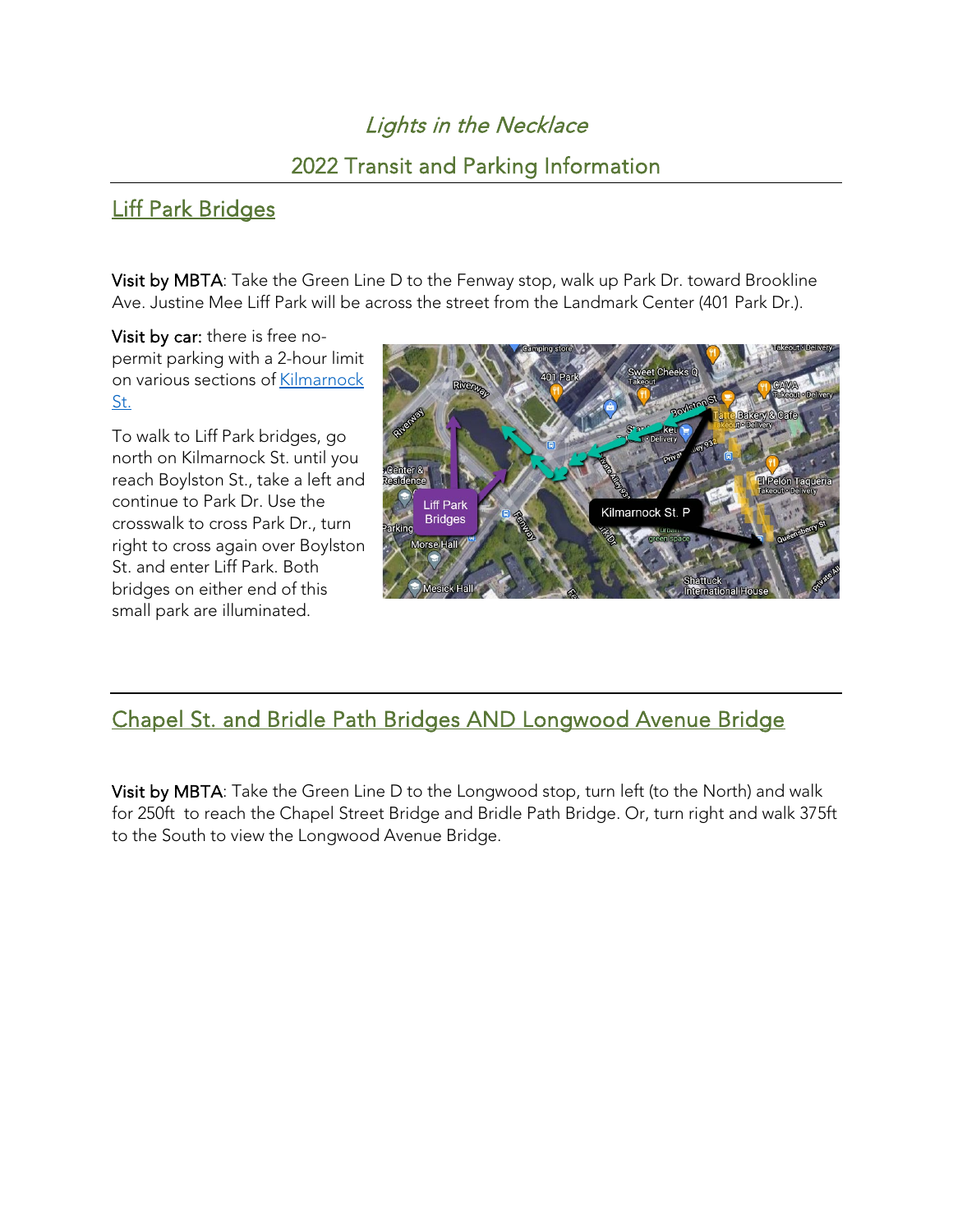Visit by car option 1: There is free no-permit parking with a 2-hour limit on [Colchester St.](https://goo.gl/maps/XScrpMpdZ72KDCuW9) between Kent St and Hawes St. From parking on Colchester St., to walk to Chapel St./Bridle Path Bridges AND the Longwood Avenue Bridge, follow Colchester St. East until it bends slightly right and ends at Chapel St. Cross Chapel St. and turn right to walk down 300ft. to the Longwood MTBA stop. Here you can cross the train tracks to enter the Riverway. Once



in the park, turn left and walk about 250ft to the Chapel St. and Bridle Street Bridges or turn right and walk about 375ft to the Longwood Avenue Bridge.

Visit by car option 2: Park at **Longwood MTBA Stop Parking Lot** – There are 12 metered parking spots available. To walk to the bridges, cross the train tracks to enter the Riverway. Once in the park, turn left and walk about 250ft to the Chapel St. and Bridle Street Bridges or turn right and walk about 375ft to the Longwood Avenue Bridge.

### [Leverett Pond Footbridge](https://goo.gl/maps/prSJhzvLtCWnMKsr6)

Visit by MBTA: Take the Green Line E to the Riverway stop and take a short walk down S Huntington Ave. to Huntington Ave., where you will take a left. Once you pass under the Jamaicaway overpass, take a left to enter Olmsted Park. Or, take the Green Line D to Brookline Village stop, walk up Washington St. and take a right just before the Jamaicaway overpass to enter Olmsted Park. The bridge is located at the southwest tip of Leverett Pond, a 0.3mi walk South along Leverett Pond.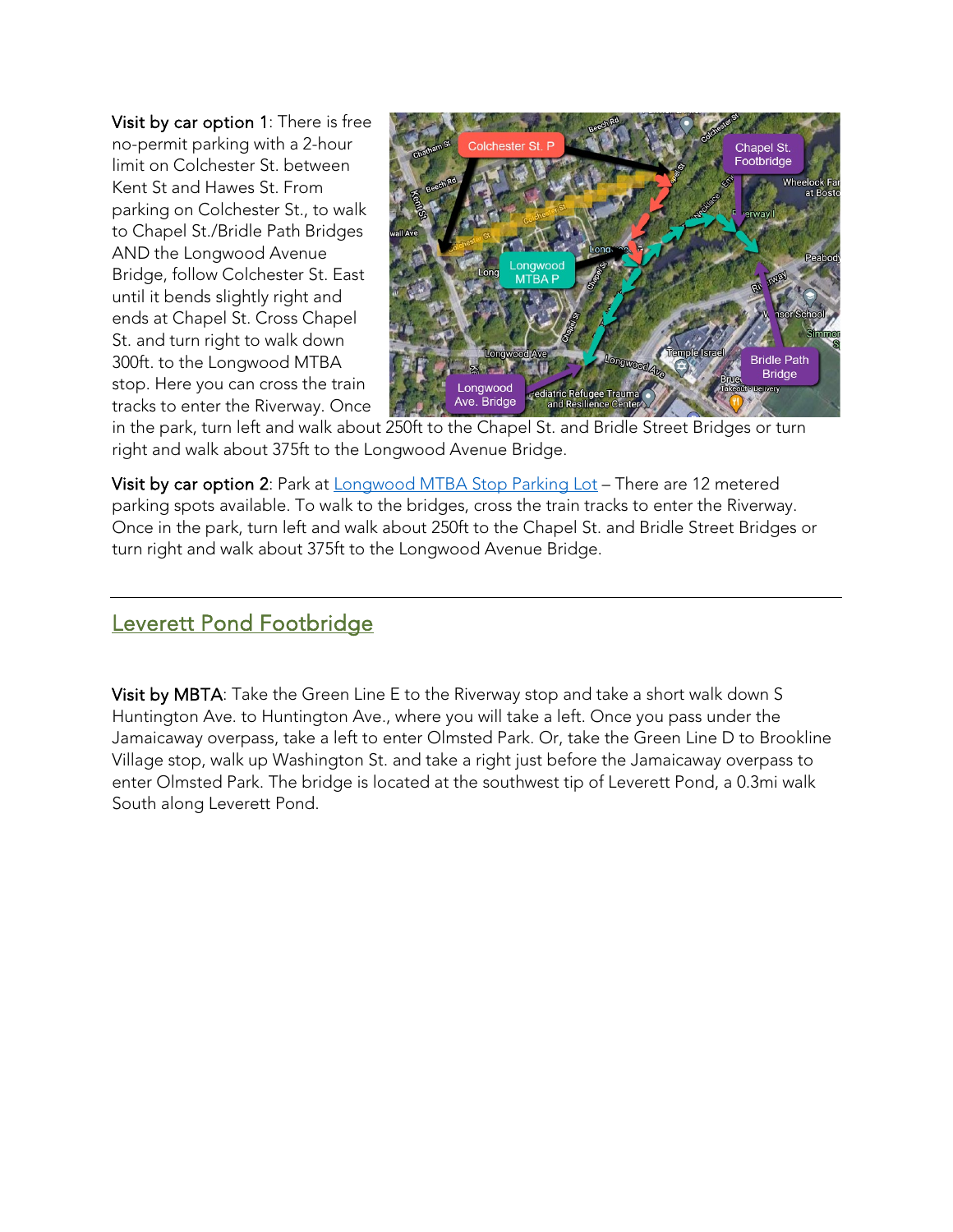#### Visit by car: Park at [Olmsted Park Parking Lot](https://www.google.com/maps/place/42%C2%B019)

off of Pond Ave. To walk to Leverett Pond Footbridge, take a right on the walking path by the parking lot to walk south along the pond. Continue for 0.2mi until you reach the bridge at the southern point of the pond.

### Wards Pond Footbridge

Visit by MBTA: Take the Green Line D to the

Brookline Village stop. Take Pearl Street down to Washington Street and turn left. Walk until you reach the crosswalk right before the Jamaicaway Bridge. Cross at the cross walk and walk 0.2 miles down the Brookline side of Olmsted Park (along Pond Ave) until you reach the Wards Pond Footbridge, across from Harry Downes Playground.

Visit by Car Option 1: Park in the parking lot at the corner of Jamaica Road and Pond Ave (across from the Harry Downes Playground).

Visit by Car Option 2: Park in the parking lot above Daisy Field, located on Willow Pond Road. Walk down Willow Pond Road and then take a left to walk along Pond Ave. The Wards Pond Footbridge will be on your left after 0.2 miles

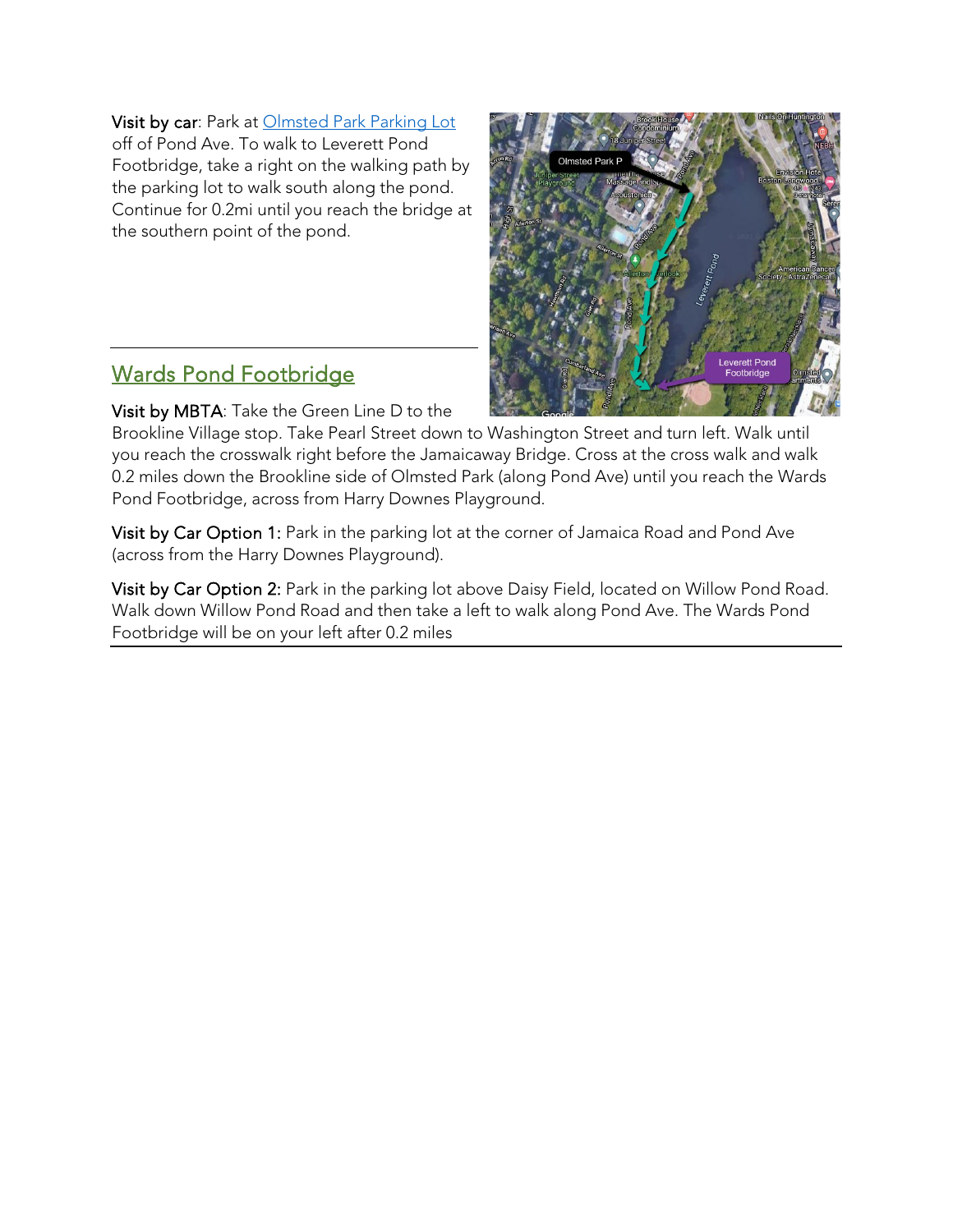

# [Ellicott Arch](https://goo.gl/maps/xTT9qVCAEYyPUgCY6)

Visit by MBTA: Take the Orange Line to Forest Hills stop. From there, take a right onto Arborway and walk 0.3mi to Forest Hills St. Take a left and walk 0.2mi straight up the road until you reach Williams St.; turn right to enter Franklin Park. Follow the path roughly 600ft and you will arrive at Ellicott Arch.